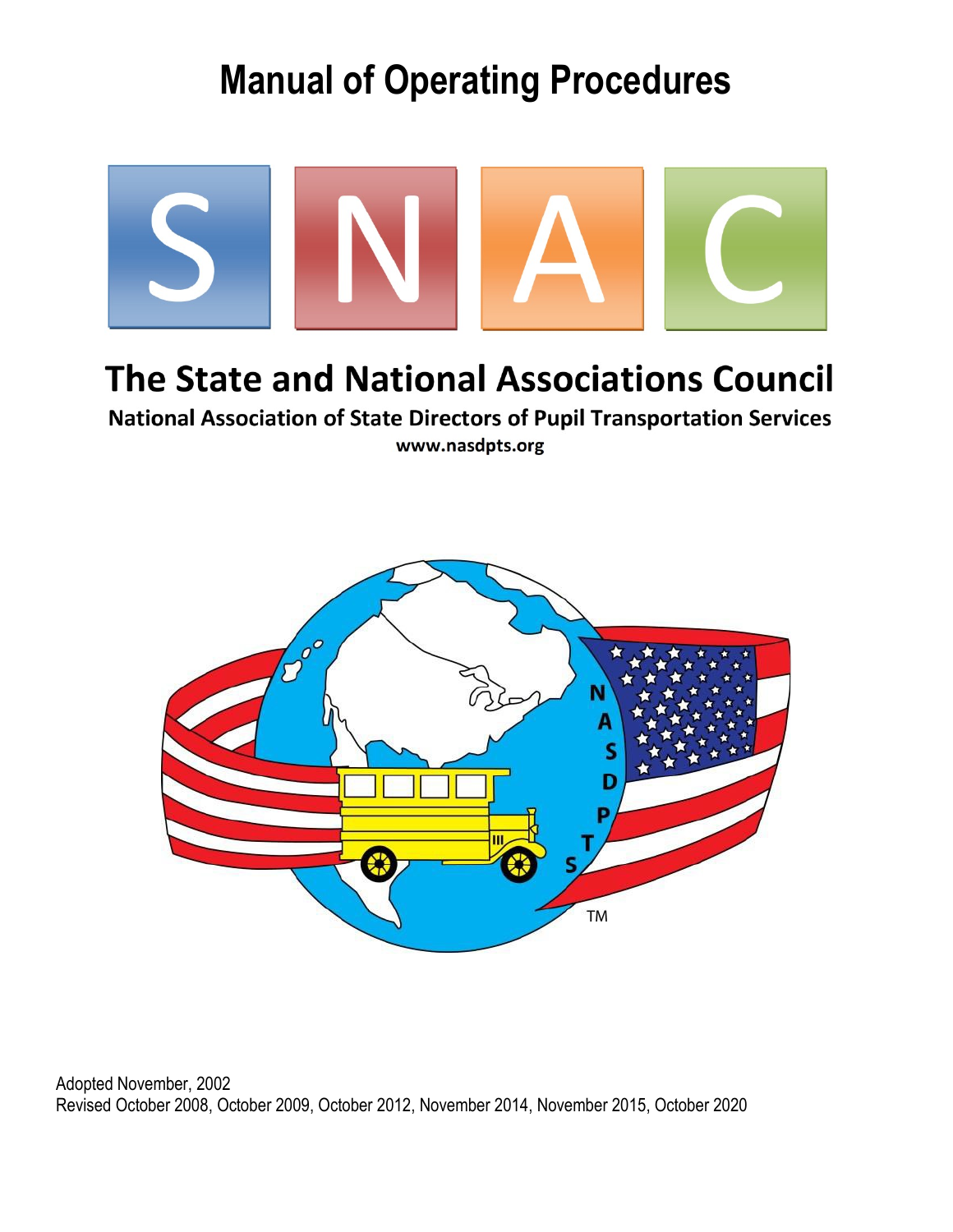| Affiliation                                  | Page 3        |
|----------------------------------------------|---------------|
| <b>Mission and Purpose</b>                   | Page 3        |
| <b>Goals and Objectives</b>                  | Page 3        |
| Membership                                   | Page 3        |
| <b>Officers and their Duties</b>             | Page 4        |
| <b>Regional Division</b>                     | Page 6        |
| Meetings, Notices, Quorum, Voting, and Rules | Page /        |
| Dues                                         | <u>Page 7</u> |
| Vacancies                                    | Page /        |
| Committees                                   | Page 8        |
| Dismissal from Steering Committee            |               |
| Amendments                                   |               |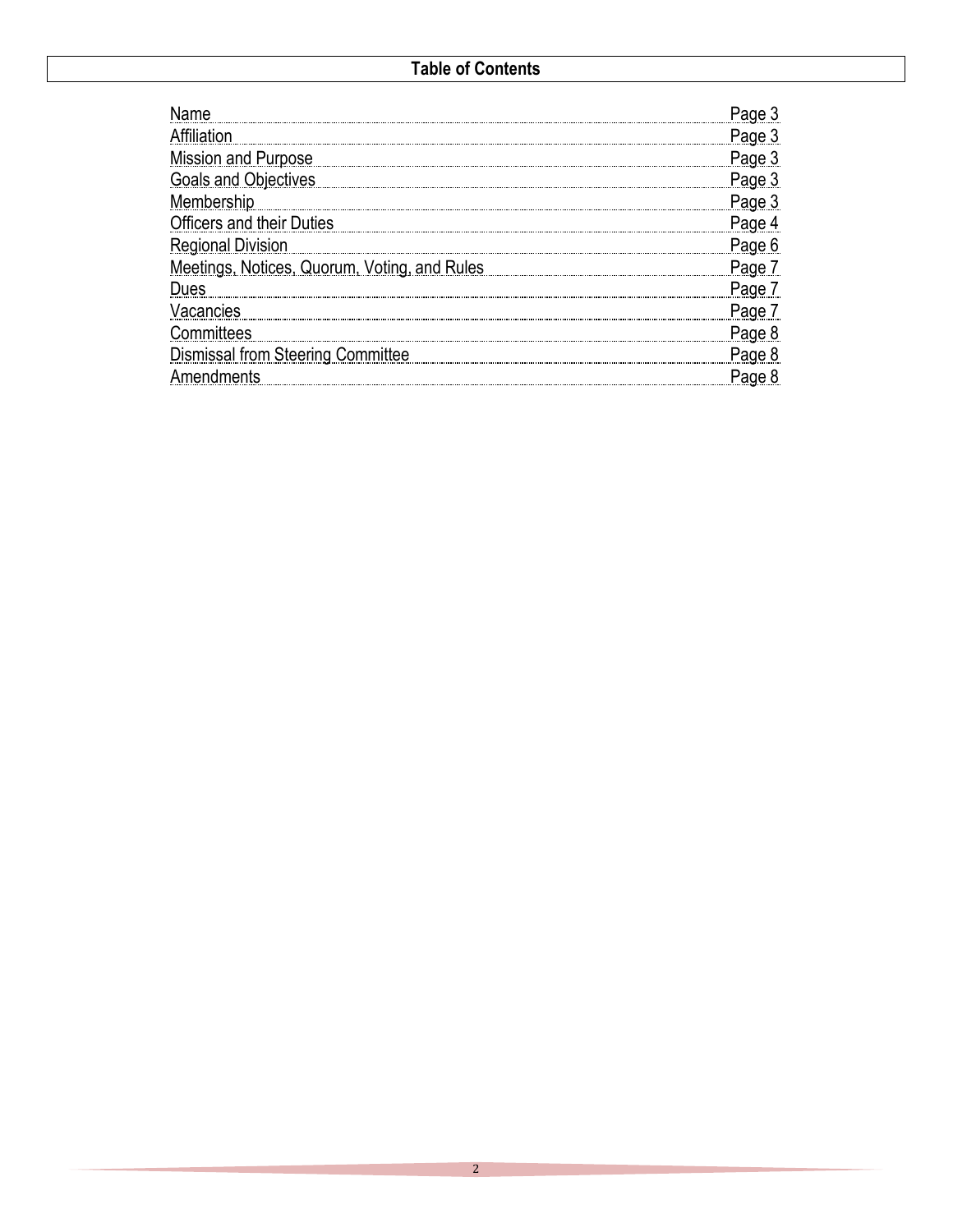#### **Name**

The name of this organization is the State and National Associations Council, herein after referred to as SNAC.

#### **Affiliation**

SNAC is a sub-committee of the National Association of State Directors of Pupil Transportation Services, herein after referred to as NASDPTS, and is comprised of any State or National Association that represents the school transportation industry.

## **Mission and Purpose**

It is the mission and purpose of SNAC to provide leadership and educational opportunities to the school transportation community from the grassroots level.

## **Goal and Objective**

It is the goal and objective to support the aims and purposes of NASDPTS. In order to achieve the goal and objective, SNAC will:

- 1. Help NASDPTS realize its mission of leading, assisting, and motivating the nation's school transportation industry to provide high-quality, safe, secure, healthy, and efficient transportation for school pupils.
- 2. Provide assistance in aggressively pursuing legislation and regulations that will further improve school transportation safety and cost-effectiveness.
- 3. Recruit other State and National Associations.
- 4. Strengthen communication with NASDPTS.
- 5. Work to increase State and National Association member participation in NASDPTS.
- 6. Work to increase State and National Association member participation in the NASDPTS Annual Conference.

## **Membership**

Membership in SNAC and eligibility to serve on the Steering Committee is held by the State/National Association, and not by an individual. The Steering Committee will be comprised of individuals drawn from the State/National Associations who are current members of NASDPTS for the calendar year at the time of the NASDPTS Annual Conference.

Steering Committee membership shall be representatives of the Association Member categories as outlined in the NASDPTS Constitution.

The Steering Committee shall be comprised of the following members:

- 1. Chair<br>2. Vice-0
- 2. Vice-Chair<br>3. Secretary
- 3. Secretary<br>4. One (1) re
- 4. One (1) representative from each of the four (4) NASDPTS Regions as specified in the NASDPTS Constitution: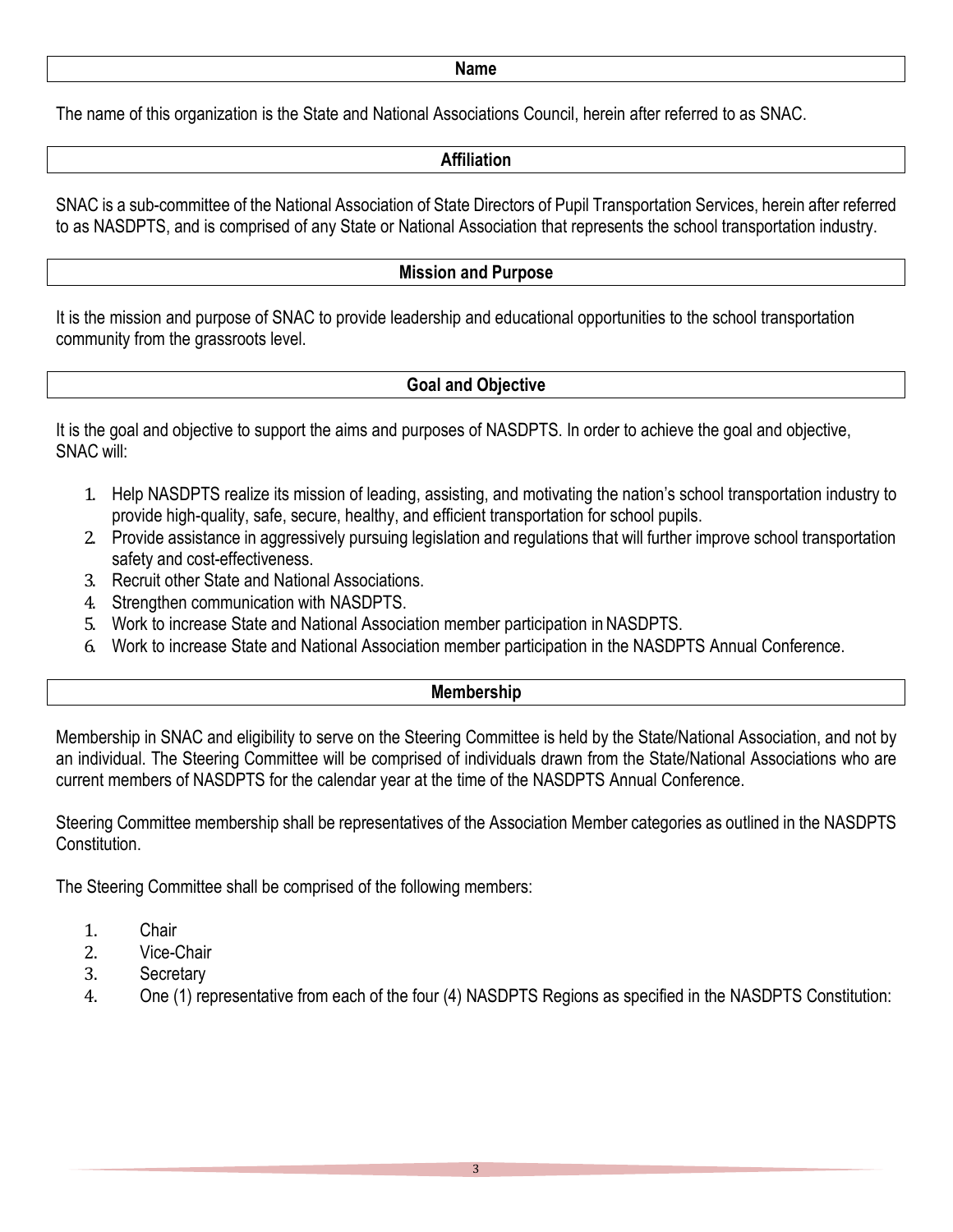- a. Eastern Region Representative
- b. Southern Region Representative
- c. Central Region Representative
- d. Western Region Representative

Voting members consist of six (6) members, Vice-Chair, Secretary, four (4) Region representatives.

The President and/or Executive Director of the NASDPTS Board shall also be non-voting member(s) of the Steering Committee.

Steering Committee members may only hold one (1) position at a time. This provision allows for more participation from State/National Associations, and maintains the voting requirements.

Only State/National Associations that are current in their membership dues are eligible to have a seat on the Steering Committee. If requested by the SNAC Chair, the individual must provide a written recommendation to SNAC from the State/National Association sponsoring that individual for a seat. The individual so designated is expected to participate actively in the affairs of the Committee and to attend SNAC's Annual Meeting.

If necessary, the President and/or Executive Director of the member Association may substitute a representative to ensure participation.

Nominees for a seat on the Steering Committee must be a current Officer, Executive Director, or a Past Officer or Past Executive Director of the State/National Association. In addition, nominees must meet the following criteria:

- 1. Ability to attend scheduled SNAC meetings.<br>2. Actively participate in Steering Committee bu
- Actively participate in Steering Committee business.

## **Officers, Duties, and Terms of Office**

The SNAC Steering Committee provides a leadership team for SNAC. The responsibilities of the Officers are as follows:

Chair:

- 1. Will serve on the NASDPTS Board of Directors.
	- a. Will attend NASDPTS Board Meetings.
	- b. Will submit reports to the Board on SNAC activities.
- 2. Will coordinate with the NASDPTS Board and Committees on issues of mutual interest, e.g. legislative, NCST, etc., as needed.
- 3. Will assist NASDPTS staff in collecting unpaid dues and in updating membership data.
- 4. Will, with the assistance of the Secretary, prepare an agenda for the Annual Meeting.<br>5. Will include the Steering Committee in administrating SNAC business, e.g. appoin
- Will include the Steering Committee in administrating SNAC business, e.g. appointing Ad-Hoc and Standing Subcommittees, organizing the Annual Meeting, keeping appropriate records of the Annual Meetings, and submitting information to the NASDPTS Board.
- 6. Will assist NASDPTS staff to ensure SNAC Members Only web page is updated and includes useful information for members, including meeting minutes.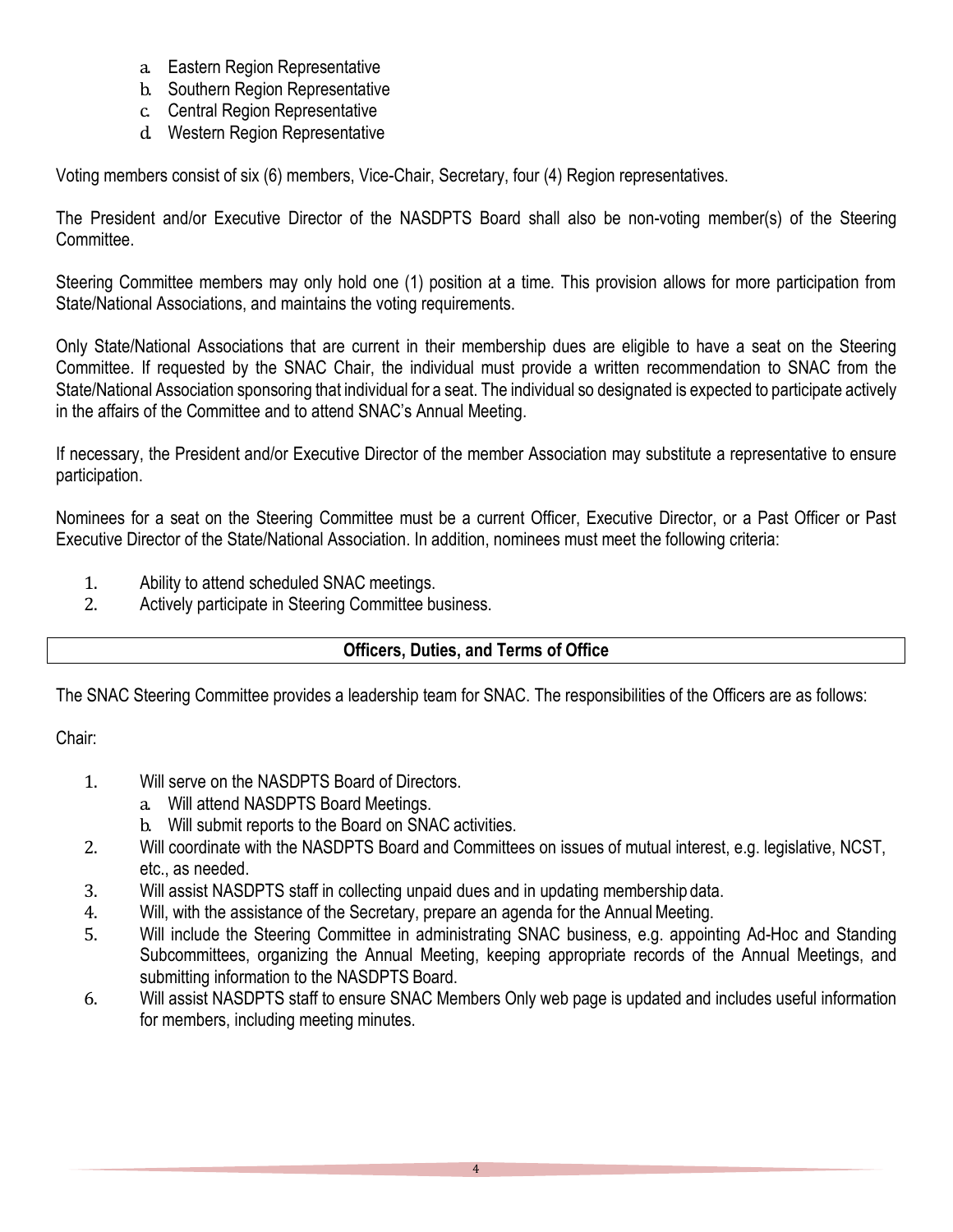## Vice-Chair:

In the absence of the Chair, or in case of inability to serve, the Vice-Chair will assume the duties of the Chair. The Vice-Chair will automatically succeed to the office of Chair upon the completion of their term as Vice-Chair. The Vice-Chair will also handle any other assignment requested by the Chair or by the NASDPTS Board.

Secretary:

- 1. Will provide minutes of all Steering Committee meetings.<br>2. Ensures the minutes are submitted at the subsequent me
- Ensures the minutes are submitted at the subsequent meeting for approval and posting on the NASDPTS SNAC web page.
- 3. Assists with ensuring changes are made to the SNAC web page, including Members Only information and the NASDPTS email list.

The Terms of Office are as follows:

## Chair:

- 1. The Chair is elected for two (2) years.
	- a. The Chair may only serve two (2) consecutive terms.
	- b. An exception may occur if no other candidate seeks the office.
	- c. The Chair shall be elected in ODD years.

## Vice-Chair:

- 1. The Vice-Chair is elected for two (2) years.
	- a. The Vice-Chair may only serve two (2) consecutive terms.
	- b. An exception may occur if no candidate seeks the office of Vice-Chair, and the Vice-Chair accepts an additional term.
	- c. The Vice-Chair shall be elected in ODD years.

## Secretary:

- 1. The Secretary is elected for two (2) years.
	- a. The Secretary may only serve two (2) consecutive terms.
	- b. An exception may occur if no candidate seeks the office of Secretary, and the Secretary accepts an additional term.
	- c. The Secretary shall be elected in ODD years.

## Regional Representatives:

- 1. Regional Representatives are elected for two (2) years.
	- a. Regional Representatives may only serve two (2) consecutive terms.
	- b. An exception may occur if no candidate seeks the office of Regional Representative, and the Regional Representative accepts an additional term.
	- c. The WESTERN and the EASTERN Regional Representatives shall be elected in EVEN years.
	- d. The CENTRAL and the SOUTHERN Regional Representatives shall be elected in ODDyears.

Any SNAC member may request consideration for a seat on the Steering Committee by presenting a request from the State/National Association's President or Executive Director. The request should be sent to the Nomination Committee Chair at least ten (10) days prior to the NASDPTS Annual Conference. Nominations will also be accepted from the floor.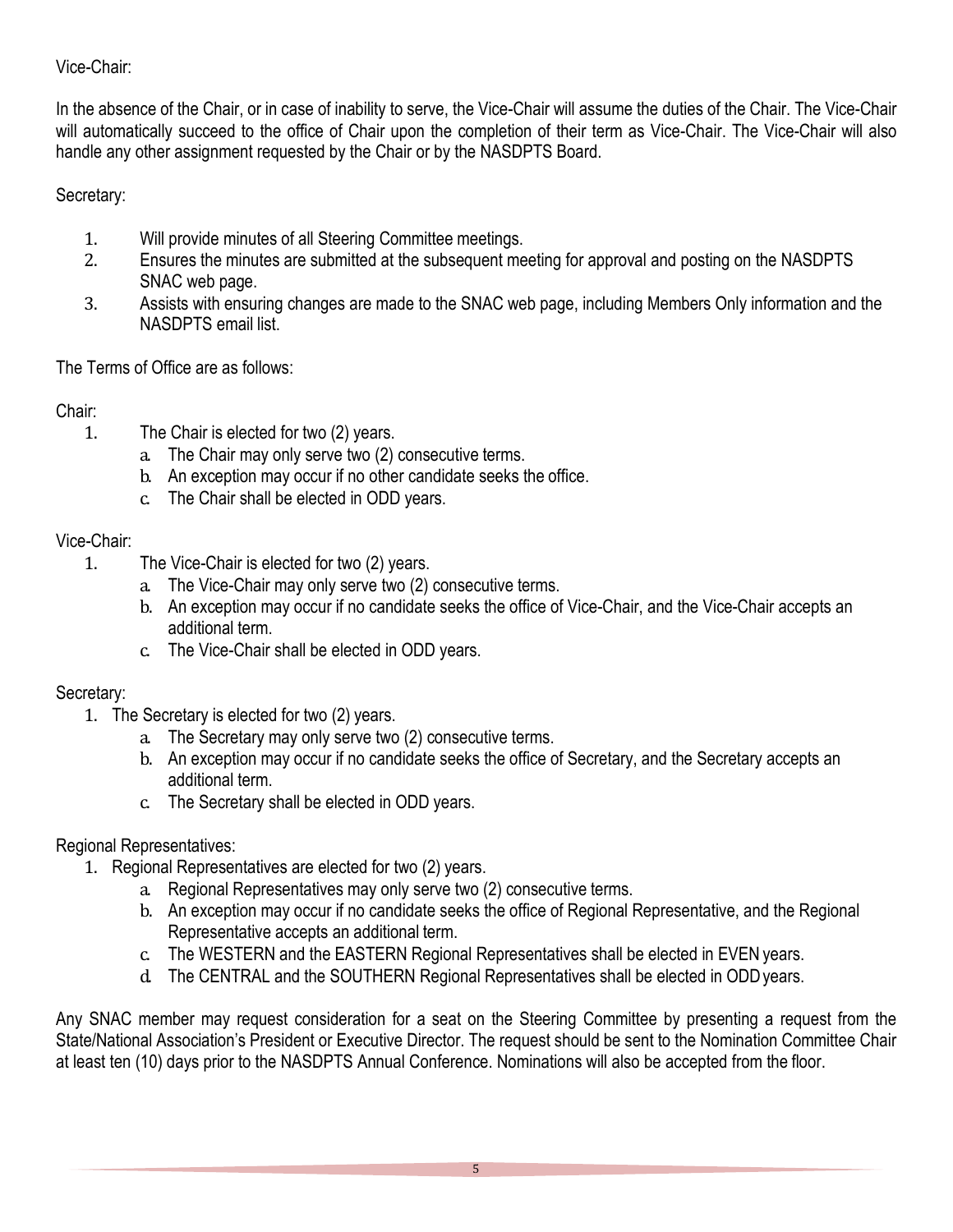## **Regional Division**

In accordance with the NASDPTS Constitution, Regional Division shall be as follows:

- **Eastern Region:** Connecticut, Delaware, District of Columbia, Maine, Maryland, Massachusetts, New Hampshire, New Jersey, New York, Pennsylvania, Rhode Island, Vermont, and all foreign members.
- **Southern Region:** Alabama, Arkansas, Florida, Georgia, Kentucky, Louisiana, Mississippi,North Carolina, South Carolina, Tennessee, Texas, Virginia, West Virginia.
- **Central Region:** Illinois, Indiana, Iowa, Kansas, Michigan, Minnesota, Missouri, Nebraska,North Dakota, Oklahoma, Ohio, South Dakota, Wisconsin.

**Western Region:** Alaska, Arizona, California, Colorado, Hawaii, Idaho, Montana, New Mexico,Nevada, Oregon, Utah, Washington, Wyoming.



Alaska, Arizona, California, Colorado, Hawaii, Idaho, Montana, New Mexico, Nevada, Oregon, Utah, Washington, Wyoming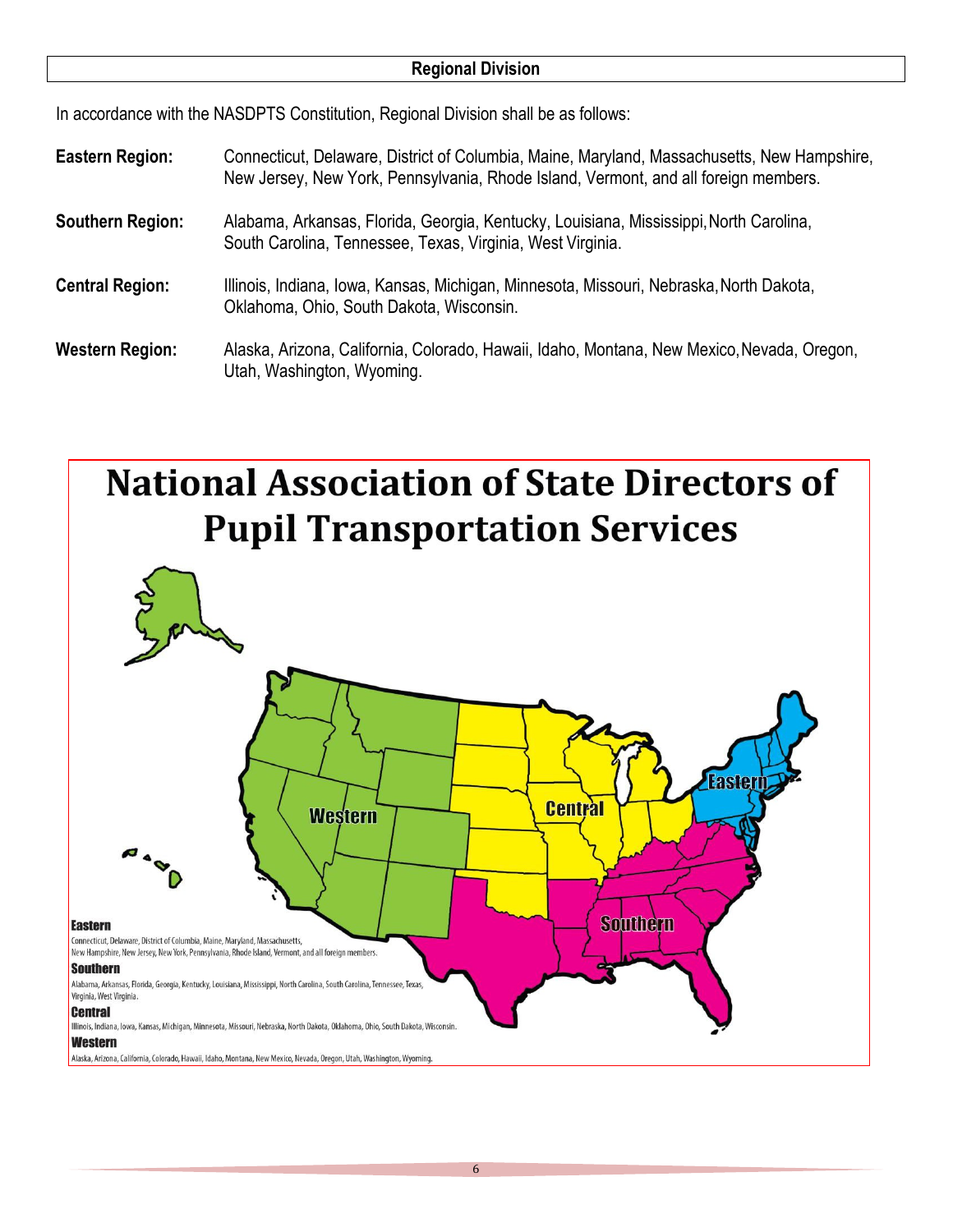## **Meetings, Notices, Quorum, Voting, and Rules**

The SNAC Annual Meeting is held in conjunction with the NASDPTS Annual Conference. All SNAC members who are current in their membership dues, as well as anyone from their State/National Association, are eligible to attend.

Non-members of State/National Associations may visit a SNAC meeting as a guest, subject to approval by the Steering Committee Chair.

SNAC meetings are designed to discuss issues of concern to school transportation associations and their members. The NASDPTS President and Executive Director are invited and encouraged to attend, answer questions, give industry updates, and to encourage best practices in school transportation.

A quorum is established when a simple majority of the Steering Committee is present at a meeting, including phone meetings or when voting by email or other electronic means.

Except as specifically provided in the By-Laws or in Robert's Rules of Order, Newly Revised, a majority of the members present at a meeting must approve all motions involving the normal conduct of business.

Any member of a State/National Association who is a SNAC member is invited and encouraged to attend the SNAC Annual Membership Meeting at the NASDPTS Annual Conference, and to engage in all debates and discussions brought to the meeting by the Steering Committee.

Only State/National Association Council Steering Committee Members that are current in their membership dues may vote.

**Dues**

Membership dues shall be consistent with the NASDPTS Constitution and Manual of Operating Procedures, as prescribed by the NASDPTS Board of Directors.

The NASDPTS Annual Conference is a "member's only conference". Attendees must be a NASDPTS member to attend (under the appropriate membership category). As SNAC members, the yearly membership dues from the respective state association allows the entire state association board or executive board to attend the annual NASDPTS Conference by paying a reduced conference registration fee per attendee.

Dues are based on a calendar year, with invoices being sent to the State or National Association by NASDPTS. The State or National Association must be a member in Good Standing to have any of its members serve on any Steering Committee, Committee or Sub-Committee.

#### **Vacancies**

Chair:

1. In the event of a vacancy in the office of Chair, the Vice-Chair will automatically succeed and assume the office of Chair.

## Vice-Chair:

- 1. In the event of a vacancy in the office of Vice-Chair, the office will be appointed by a majority of the members of the Steering Committee, only when the vacancy occurs at least thirty (30) days prior to the Annual Meeting.
- 2. A current member of the Steering Committee may assume the position of Vice-Chair, but must vacate their position as Regional Representative.